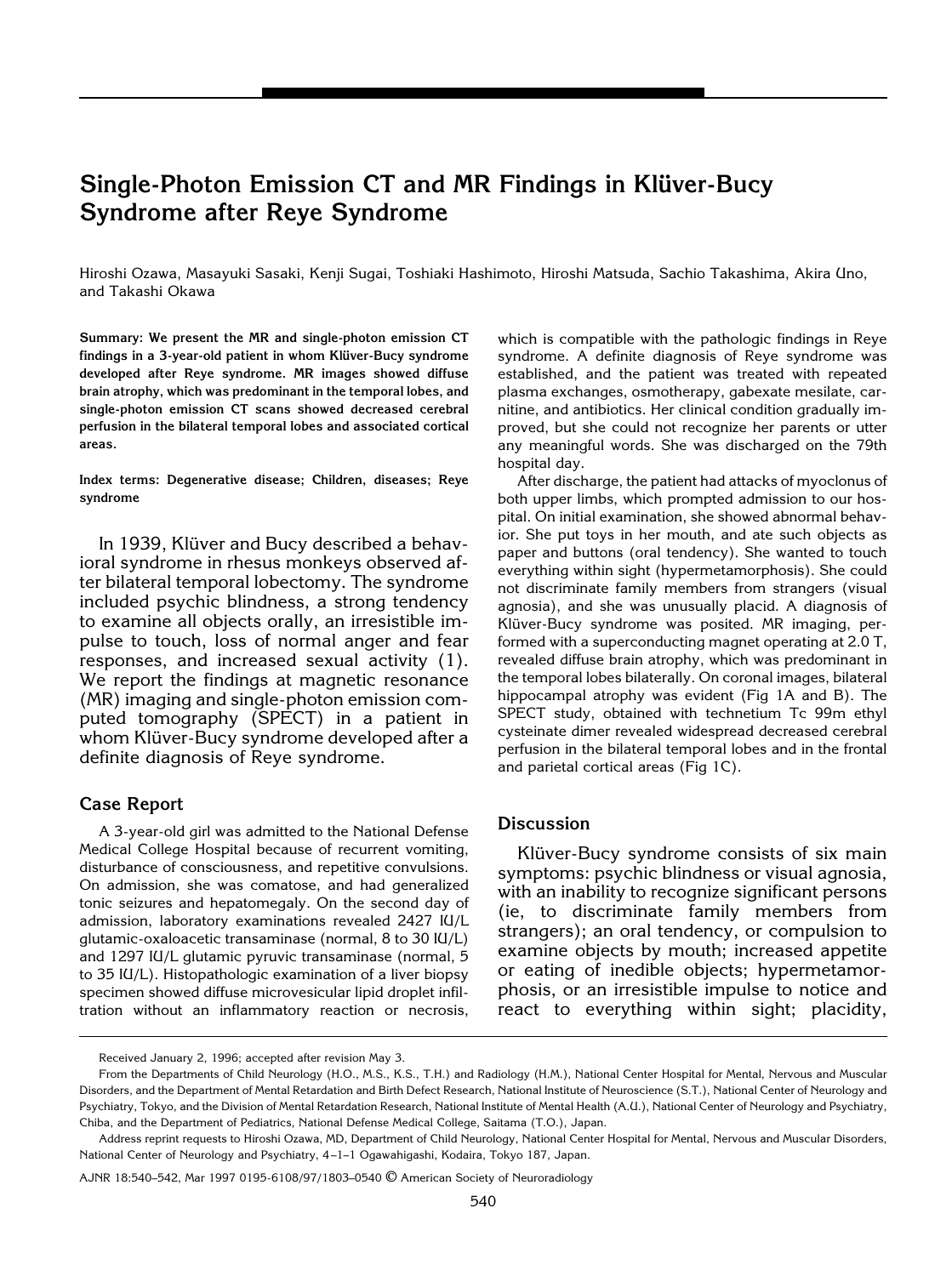



A









blunted affection, apathy, and petlike compliance; and altered sexual activity. A combination of at least three of these symptoms is highly suggestive of Klüver-Bucy syndrome (2, 3). In

1955, Terzian and Ore reported the same syndrome in humans after bilateral temporal lobectomy (4). Our patient had the first five of these six major symptoms of Klüver-Bucy syndrome. She did not exhibit altered sexual activity.

In humans, Klüver-Bucy syndrome has been reported with herpes simplex encephalitis (5), bilateral removal of the temporal lobes (4), head trauma, Pick disease (2), and hypoxia (3). On postmortem examination of a patient with

Klüver-Bucy syndrome following herpes simplex encephalitis, bilateral atrophy of the temporal lobes was observed (5). Both temporal lobes including the limbic areas were replaced by cystic and necrotic lesions. Microscopically, necrotic foci were seen in symmetrical areas of both temporal lobes, unci, hippocampi, parahippocampi, cingulate gyri, amygdala, and insular gyri. In the present case, MR images revealed prominent brain atrophy in bilateral temporal lobes and in the hippocampi. The temporal lobes, including the hippocampi, may be replaced by cystic and necrotic tissue and by gliosis.

Fig 1. A 3-year-old girl with Klüver-Bucy syndrome after Reye syndrome.

*A*, Coronal T1-weighted (550/19 [repetition time/echo time]) MR image shows diffuse brain atrophy, especially in the temporal lobes and hippocampi (*arrows*).

*B*, Coronal T2-weighted (2100/100) MR image also shows diffuse brain atrophy, prominently in the bilateral hippocampi (*arrows*).

*C*, Coronal SPECT scan shows bilateral temporal hypoperfusion, including the hippocampal areas (*arrows*).